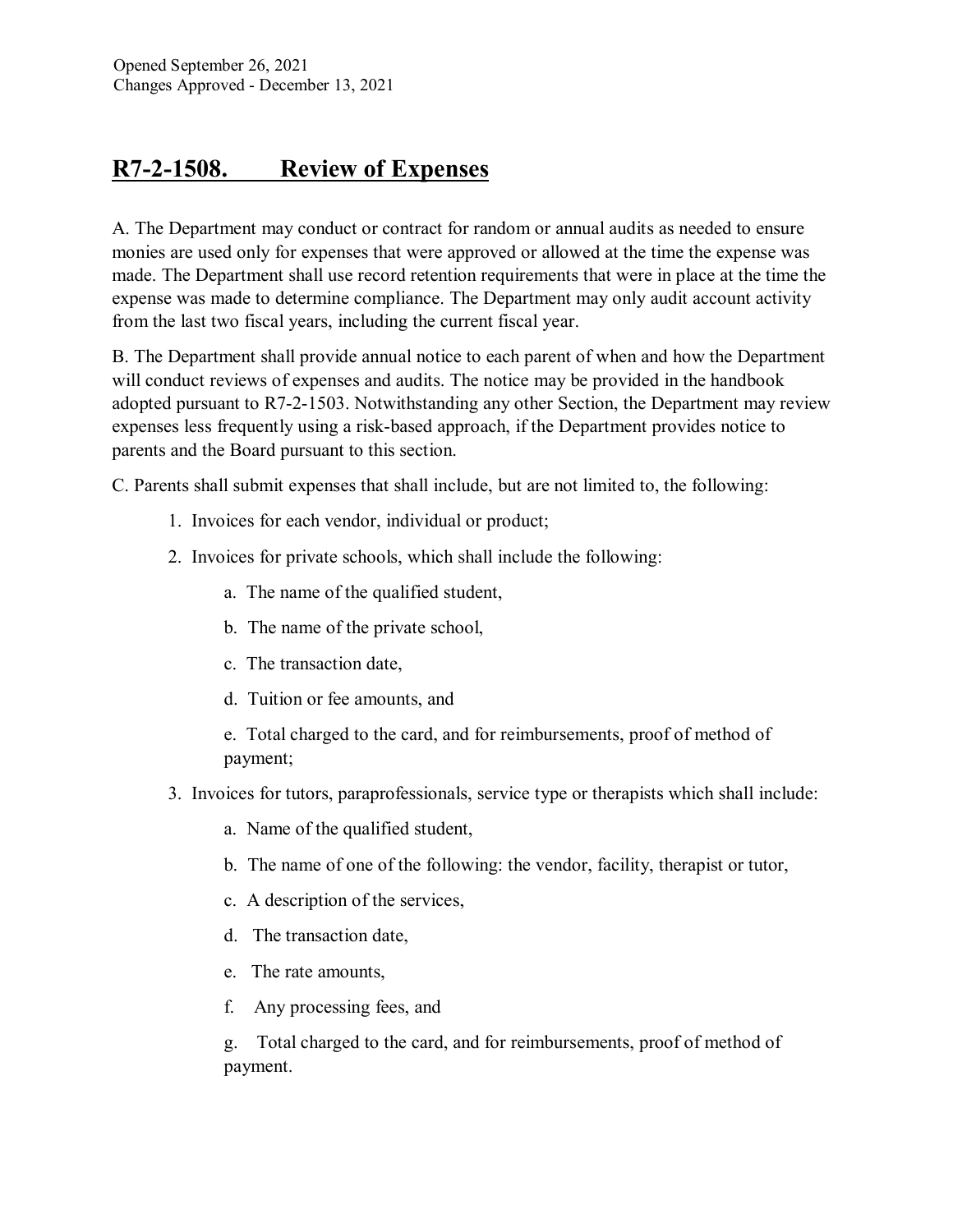D. For debit card transactions, a parent shall submit all debit card transaction expense receipts to the Department as follows:

- 1. On or before September 30 for quarter one,
- 2. On or before December 31 for quarter two,
- 3. On or before March 31 for quarter three, and
- 4. On or before June 30 for quarter four.

E. The Department shall review and approve expenses and make its next quarterly disbursement of funds within 30 days of the deadlines prescribed in R7-2-1508(D).

F. On receipt and approval of debit card transaction expense receipts or reimbursements, the Department shall notify the parent through electronic mail or through an online portal. The Department shall not withhold funds for a subsequent quarter if it fails to review expenses, debit card transaction expense receipts or reimbursements within 30 days of the deadline. A parent may submit corrected debit card transaction expense receipts any time prior to the quarterly submission deadline.

G. If a parent fails to submit debit card transaction expense receipts, if required, by the deadlines prescribed in R7-2-1508(D) or submits incomplete debit card transaction expense receipts or reimbursements, the Department shall:

1. Serve notice to the parent of the deficiencies,

2. Provide the parent 10 days from the date of receipt of the notice to submit complete debit card transaction expense receipts or reimbursements, and

3. Review debit card transaction expense reports receipts or reimbursements submitted pursuant to this subsection within five days of receipt from the parent.

H. Following the 10 day period provided in R7-2-1508(G)(2), the Department may remove a parent from the Program for failing to submit required debit card transaction expense receipts or failing to correct the deficiencies of a debit card transaction expense receipt.

I. Pursuant to R7-2-1511, a parent that has been removed from the Program may file a written request for a hearing within 30 days after being served the notice of removal. Except in cases in which the Board has found misuse of funds or fraud pursuant to R7-2-1509, the Department shall not withhold funding to one qualified student's ESA due to deficiencies in the expense reporting of a sibling's account.

J. At the written request of a parent, the Department shall extend the deadlines prescribed in R7-2-1508(D) for up to 30 days from the deadlines prescribed in this Section if the parent demonstrates hardship, including an act of God or similar circumstance that prevented the parent from responding by the deadline.